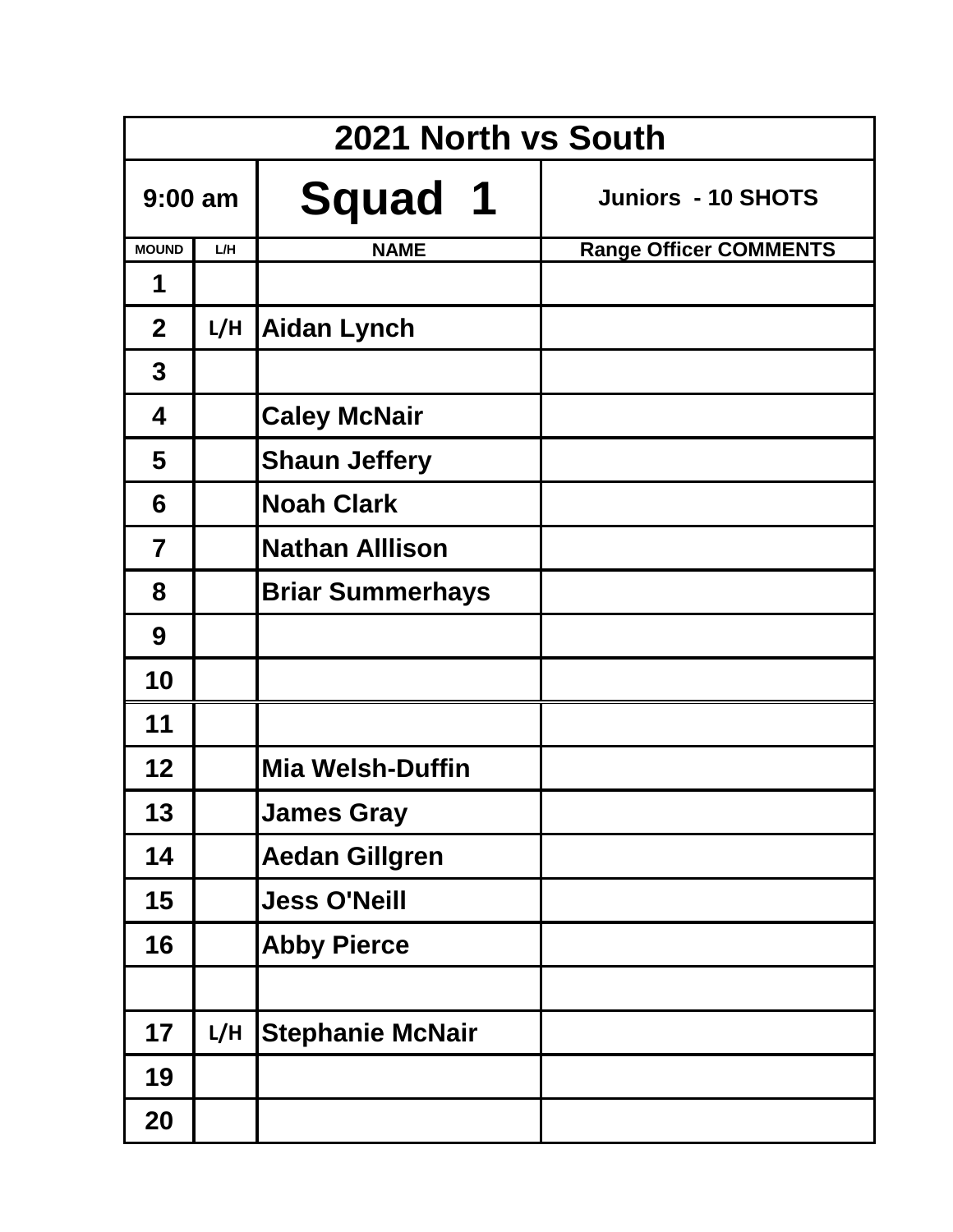|                         | 2021 North vs South |                      |                               |  |  |
|-------------------------|---------------------|----------------------|-------------------------------|--|--|
| <b>Approx</b><br>9:15am |                     | <b>Squad 2</b>       | <b>Veterans - 10 SHOTS</b>    |  |  |
| <b>MOUND</b>            | L/H                 | <b>NAME</b>          | <b>Range Officer COMMENTS</b> |  |  |
| 1                       |                     |                      |                               |  |  |
| $\overline{2}$          |                     |                      |                               |  |  |
| $\mathbf 3$             |                     | <b>Grant Taylor</b>  |                               |  |  |
| 4                       |                     | <b>Neil Kinsey</b>   |                               |  |  |
| 5                       |                     | <b>Bruce Cameron</b> |                               |  |  |
| 6                       |                     | <b>Paul Crimp</b>    |                               |  |  |
| $\overline{7}$          |                     | <b>Dave Edmonds</b>  |                               |  |  |
| 8                       |                     | <b>Max Kinsey</b>    |                               |  |  |
| 9                       |                     |                      |                               |  |  |
| 10                      |                     |                      |                               |  |  |
| 11                      |                     |                      |                               |  |  |
| 12                      |                     |                      |                               |  |  |
| 13                      |                     |                      |                               |  |  |
| 14                      |                     | <b>Richard Vlaar</b> |                               |  |  |
| 15                      |                     | <b>Neil Harris</b>   |                               |  |  |
| 16                      |                     | <b>Gary Cuff</b>     |                               |  |  |
| 17                      |                     | <b>Roy Herbison</b>  |                               |  |  |
| 18                      |                     | <b>Trevor Jupp</b>   |                               |  |  |
| 19                      |                     |                      |                               |  |  |
| 20                      |                     |                      |                               |  |  |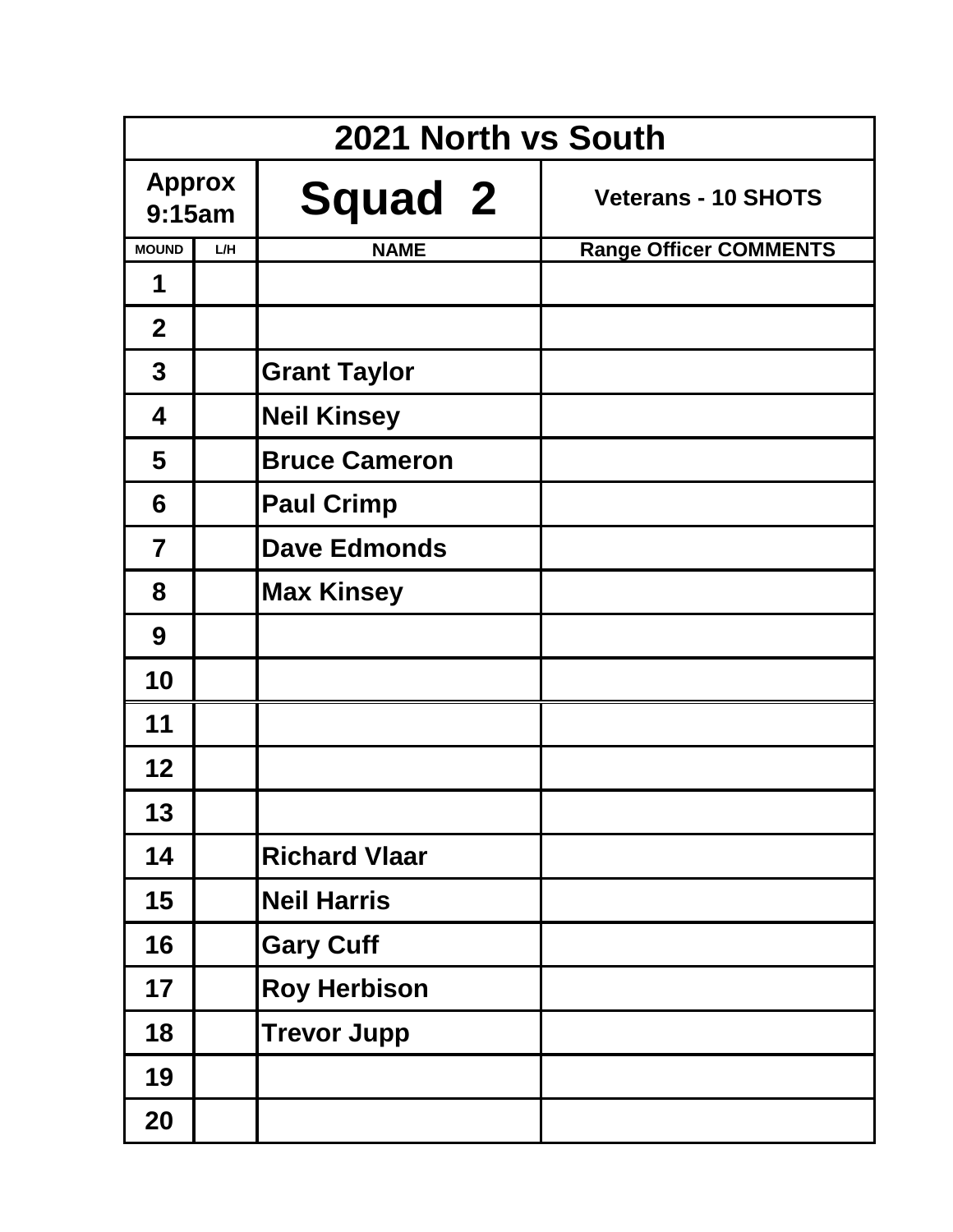|                            | 2021 North vs South |                         |                               |  |  |
|----------------------------|---------------------|-------------------------|-------------------------------|--|--|
| <b>Approx</b><br>$9:30$ am |                     | <b>Squad 3</b>          | <b>Juniors - 20 SHOTS</b>     |  |  |
| <b>MOUND</b>               | L/H                 | <b>NAME</b>             | <b>Range Officer COMMENTS</b> |  |  |
| 1                          |                     |                         |                               |  |  |
| $\overline{2}$             |                     | <b>Aedan Gillgren</b>   |                               |  |  |
| $\mathbf{3}$               |                     | <b>Jess O'Neill</b>     |                               |  |  |
| 4                          |                     |                         |                               |  |  |
| 5                          | L/H                 | <b>Stephanie McNair</b> |                               |  |  |
| 6                          |                     |                         |                               |  |  |
| $\overline{\mathbf{7}}$    |                     | <b>Abby Pierce</b>      |                               |  |  |
| 8                          |                     | <b>Mia Welsh-Duffin</b> |                               |  |  |
| 9                          |                     | <b>James Gray</b>       |                               |  |  |
| 10                         |                     |                         |                               |  |  |
| 11                         |                     |                         |                               |  |  |
| 12                         |                     | <b>Shaun Jeffery</b>    |                               |  |  |
| 13                         |                     | <b>Noah Clark</b>       |                               |  |  |
| 14                         |                     | <b>Nathan Alllison</b>  |                               |  |  |
| 15                         |                     | <b>Briar Summerhays</b> |                               |  |  |
| 16                         |                     | <b>Caley McNair</b>     |                               |  |  |
| 17                         |                     |                         |                               |  |  |
| 18                         | L/H                 | <b>Aidan Lynch</b>      |                               |  |  |
| 19                         |                     |                         |                               |  |  |
| 20                         |                     |                         |                               |  |  |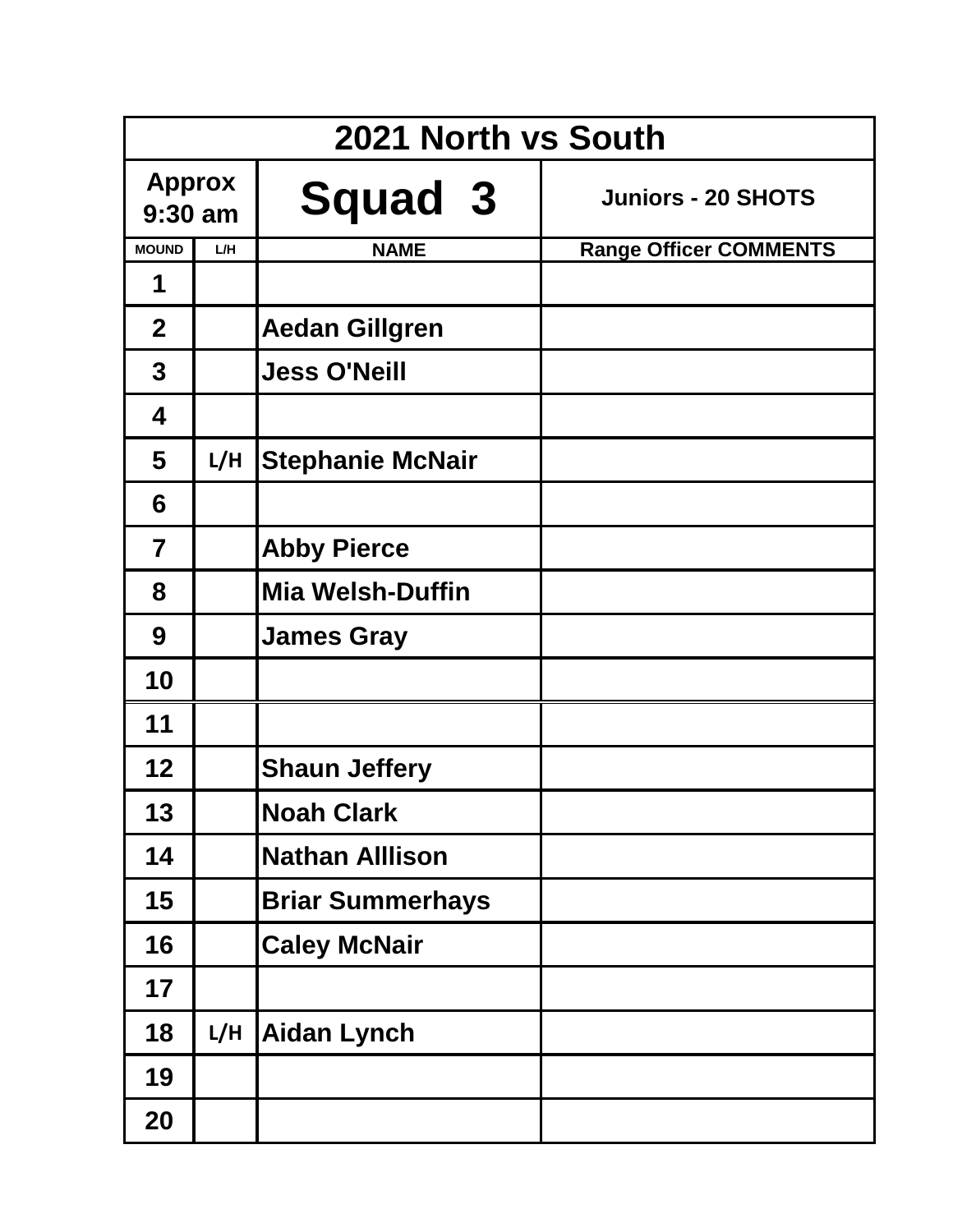|                         | 2021 North vs South |                      |                               |  |  |  |
|-------------------------|---------------------|----------------------|-------------------------------|--|--|--|
| <b>Approx</b><br>9:55am |                     | <b>Squad 4</b>       | <b>Veterans - 20 SHOTS</b>    |  |  |  |
| <b>MOUND</b>            | L/H                 | <b>NAME</b>          | <b>Range Officer COMMENTS</b> |  |  |  |
| 1                       |                     |                      |                               |  |  |  |
| $\overline{2}$          |                     |                      |                               |  |  |  |
| $\mathbf{3}$            |                     | <b>Neil Harris</b>   |                               |  |  |  |
| 4                       |                     | <b>Gary Cuff</b>     |                               |  |  |  |
| 5                       |                     | <b>Roy Herbison</b>  |                               |  |  |  |
| 6                       |                     | <b>Trevor Jupp</b>   |                               |  |  |  |
| $\overline{7}$          |                     | <b>Richard Vlaar</b> |                               |  |  |  |
| 8                       |                     |                      |                               |  |  |  |
| 9                       |                     |                      |                               |  |  |  |
| 10                      |                     |                      |                               |  |  |  |
| 11                      |                     |                      |                               |  |  |  |
| 12                      |                     |                      |                               |  |  |  |
| 13                      |                     | <b>Bruce Cameron</b> |                               |  |  |  |
| 14                      |                     | <b>Paul Crimp</b>    |                               |  |  |  |
| 15                      |                     | <b>Dave Edmonds</b>  |                               |  |  |  |
| 16                      |                     | <b>Max Kinsey</b>    |                               |  |  |  |
| 17                      |                     | <b>Grant Taylor</b>  |                               |  |  |  |
| 18                      |                     | <b>Neil Kinsey</b>   |                               |  |  |  |
| 19                      |                     |                      |                               |  |  |  |
| 20                      |                     |                      |                               |  |  |  |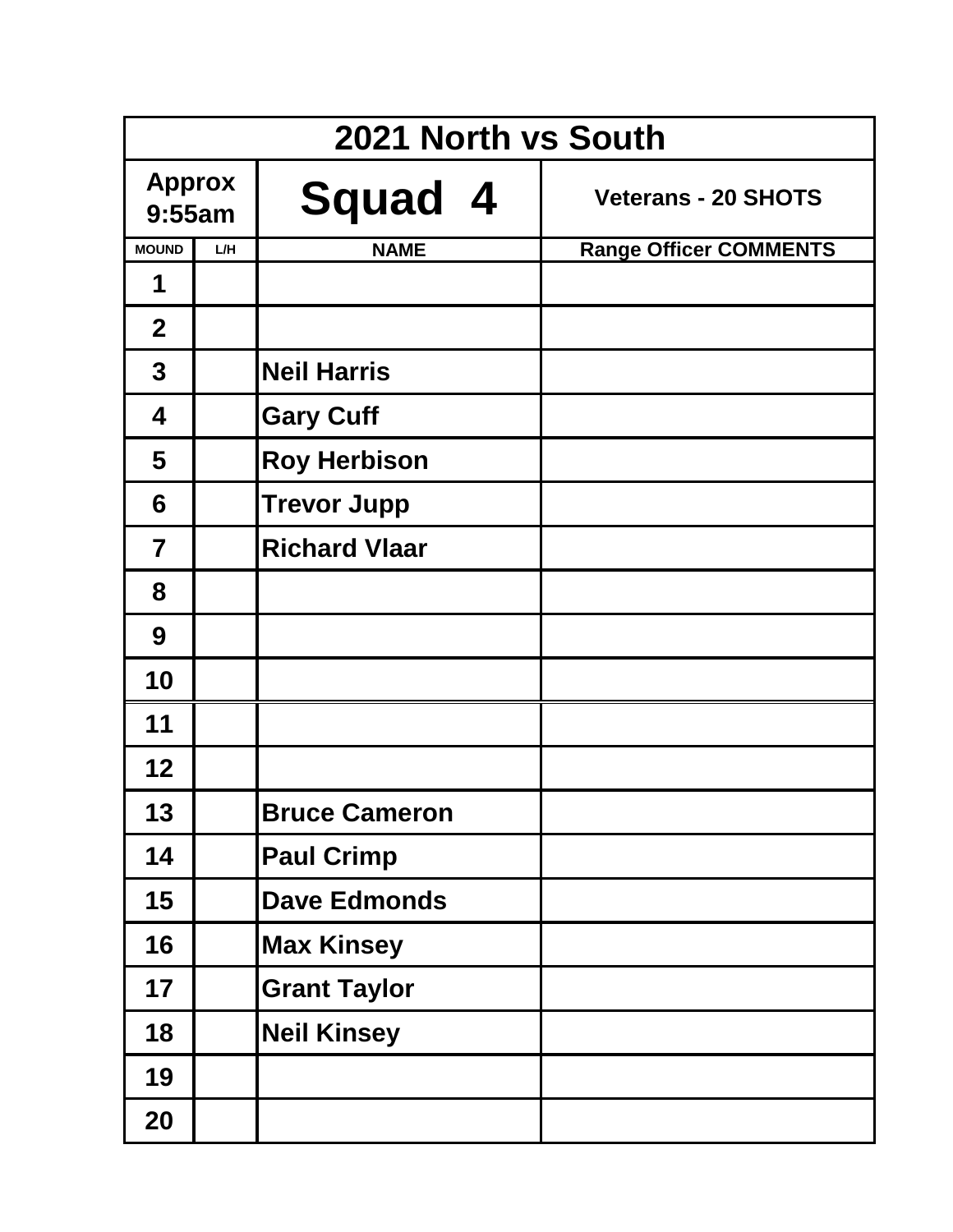|                             | 2021 North vs South |                         |                               |  |  |
|-----------------------------|---------------------|-------------------------|-------------------------------|--|--|
| <b>Approx</b><br>$10:20$ am |                     | <b>Squad 5</b>          | <b>Juniors - 10 SHOTS</b>     |  |  |
| <b>MOUND</b>                | L/H                 | <b>NAME</b>             | <b>Range Officer COMMENTS</b> |  |  |
| 1                           |                     |                         |                               |  |  |
| $\overline{2}$              |                     | <b>Nathan Alllison</b>  |                               |  |  |
| $\mathbf{3}$                |                     | <b>Briar Summerhays</b> |                               |  |  |
| 4                           |                     |                         |                               |  |  |
| 5                           | L/H                 | <b>Aidan Lynch</b>      |                               |  |  |
| 6                           |                     |                         |                               |  |  |
| $\overline{7}$              |                     | <b>Caley McNair</b>     |                               |  |  |
| 8                           |                     | <b>Shaun Jeffery</b>    |                               |  |  |
| 9                           |                     | <b>Noah Clark</b>       |                               |  |  |
| 10                          |                     |                         |                               |  |  |
| 11                          |                     |                         |                               |  |  |
| 12                          | L/H                 | <b>Stephanie McNair</b> |                               |  |  |
| 13                          |                     |                         |                               |  |  |
| 14                          |                     | <b>Abby Pierce</b>      |                               |  |  |
| 15                          |                     | <b>Mia Welsh-Duffin</b> |                               |  |  |
| 16                          |                     | <b>James Gray</b>       |                               |  |  |
| 17                          |                     | <b>Aedan Gillgren</b>   |                               |  |  |
| 18                          |                     | <b>Jess O'Neill</b>     |                               |  |  |
| 19                          |                     |                         |                               |  |  |
| 20                          |                     |                         |                               |  |  |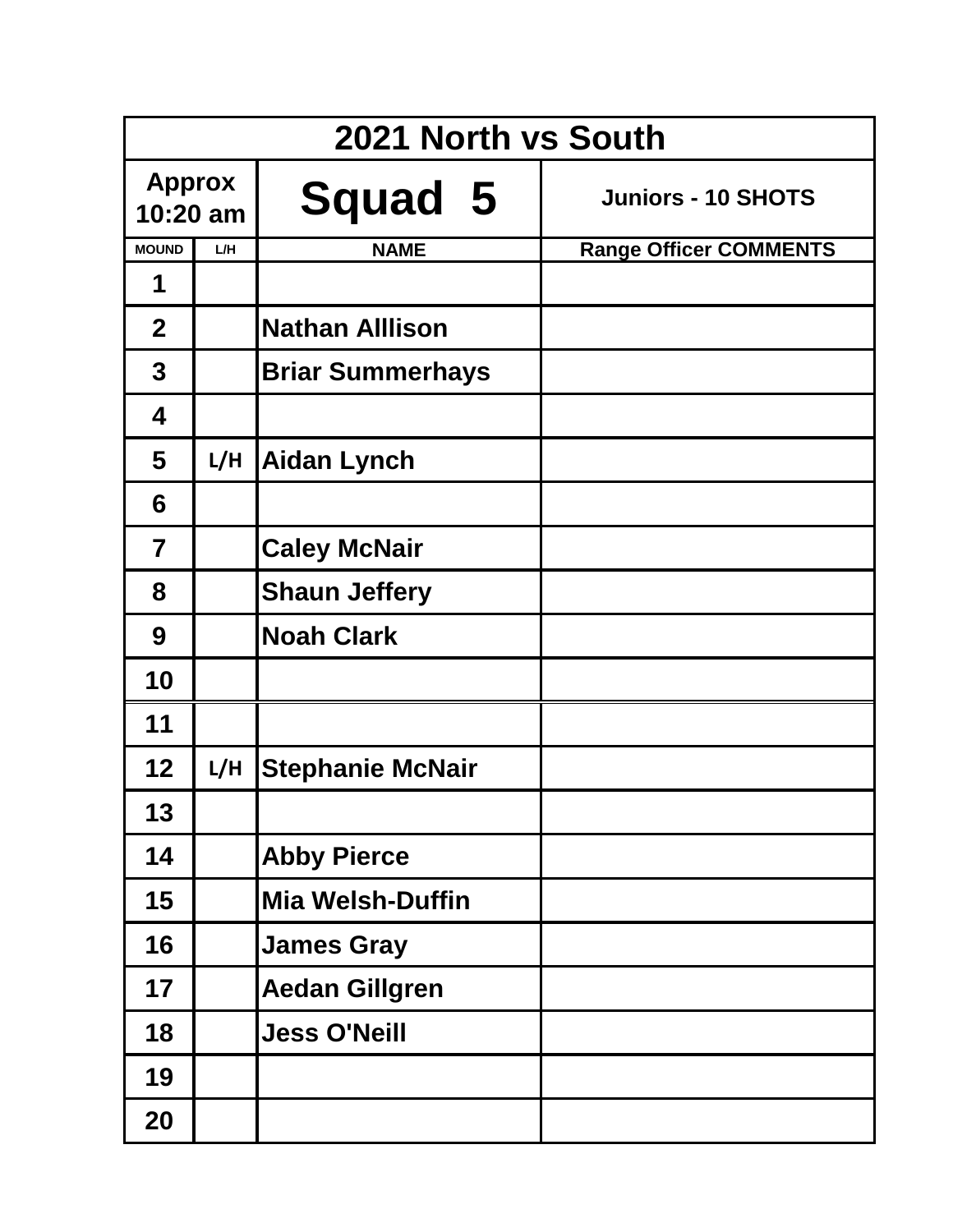|                          | 2021 North vs South |                      |                               |  |  |  |
|--------------------------|---------------------|----------------------|-------------------------------|--|--|--|
| <b>Approx</b><br>10:35am |                     | <b>Squad 6</b>       | <b>Veterans - 10 SHOTS</b>    |  |  |  |
| <b>MOUND</b>             | L/H                 | <b>NAME</b>          | <b>Range Officer COMMENTS</b> |  |  |  |
| 1                        |                     |                      |                               |  |  |  |
| $\overline{2}$           |                     |                      |                               |  |  |  |
| $\mathbf{3}$             |                     | <b>Dave Edmonds</b>  |                               |  |  |  |
| 4                        |                     | <b>Max Kinsey</b>    |                               |  |  |  |
| 5                        |                     | <b>Grant Taylor</b>  |                               |  |  |  |
| 6                        |                     | <b>Neil Kinsey</b>   |                               |  |  |  |
| $\overline{7}$           |                     | <b>Bruce Cameron</b> |                               |  |  |  |
| 8                        |                     | <b>Paul Crimp</b>    |                               |  |  |  |
| 9                        |                     |                      |                               |  |  |  |
| 10                       |                     |                      |                               |  |  |  |
| 11                       |                     |                      |                               |  |  |  |
| 12                       |                     |                      |                               |  |  |  |
| 13                       |                     | <b>Roy Herbison</b>  |                               |  |  |  |
| 14                       |                     | <b>Trevor Jupp</b>   |                               |  |  |  |
| 15                       |                     | <b>Richard Vlaar</b> |                               |  |  |  |
| 16                       |                     | <b>Neil Harris</b>   |                               |  |  |  |
| 17                       |                     | <b>Gary Cuff</b>     |                               |  |  |  |
| 18                       |                     |                      |                               |  |  |  |
| 19                       |                     |                      |                               |  |  |  |
| 20                       |                     |                      |                               |  |  |  |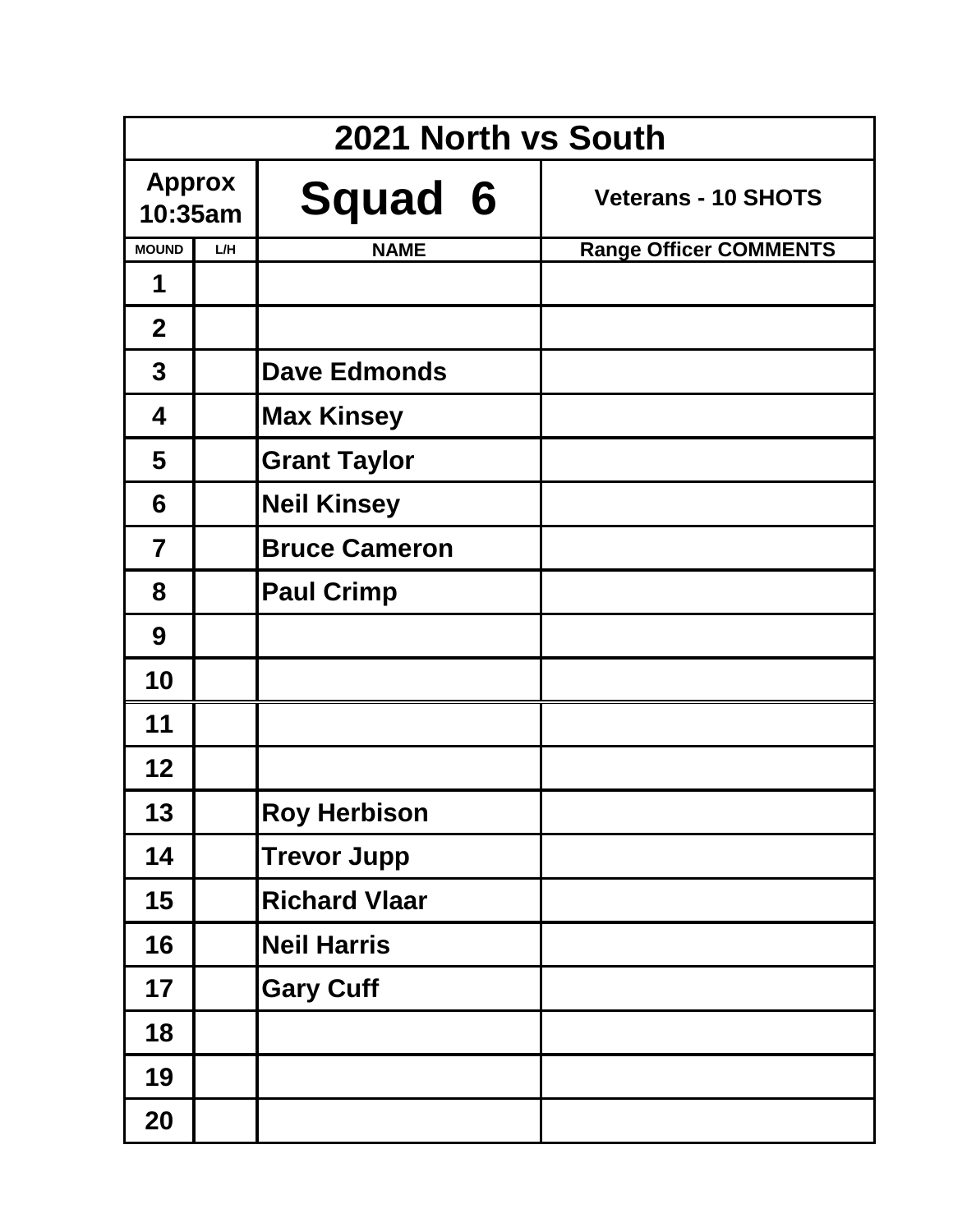|                |     | 2021 North vs South     |                               |
|----------------|-----|-------------------------|-------------------------------|
| 11:30am        |     | <b>Squad 7</b>          | Women - 10 SHOTS              |
| <b>MOUND</b>   | L/H | <b>NAME</b>             | <b>Range Officer COMMENTS</b> |
| 1              |     | <b>Jeanette Kinsey</b>  |                               |
| $\overline{2}$ |     | <b>Kelly Burdon</b>     |                               |
| 3              |     | <b>Brittany Turner</b>  |                               |
| 4              |     | <b>Sue Bowen</b>        |                               |
| 5              |     | <b>Helen Freiman</b>    |                               |
| 6              |     | <b>Caley McNair</b>     |                               |
| $\overline{7}$ |     | <b>Ruth McNair</b>      |                               |
| 8              |     | <b>Taresa Morris</b>    |                               |
| 9              |     | <b>Mia Welsh-Duffin</b> |                               |
| 10             |     |                         |                               |
| 11             |     |                         |                               |
| 12             | L/H | <b>Meredith Ackrill</b> |                               |
| 13             |     | L/H Stephanie McNair    |                               |
| 14             |     |                         |                               |
| 15             |     | <b>Janet Hunt</b>       |                               |
| 16             |     | <b>Ann Harris</b>       |                               |
| 17             |     | <b>Bex Baines</b>       |                               |
| 18             |     | <b>Abby Pierce</b>      |                               |
| 19             |     | <b>Briar Summerhays</b> |                               |
| 20             |     |                         |                               |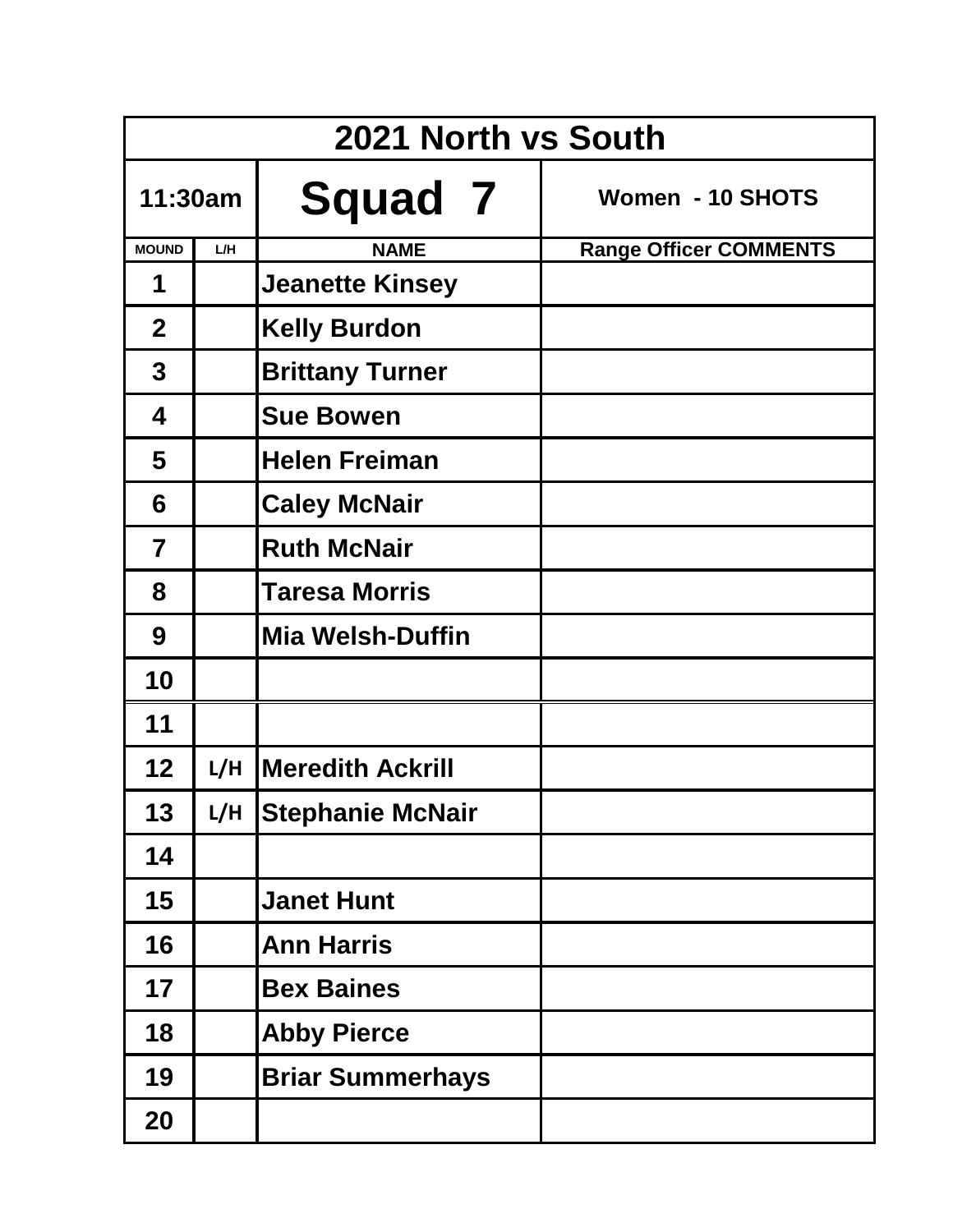|                          | 2021 North vs South |                        |                               |  |  |  |
|--------------------------|---------------------|------------------------|-------------------------------|--|--|--|
| <b>Approx</b><br>11:45am |                     | <b>Squad 8</b>         | Men - 10 SHOTS                |  |  |  |
| <b>MOUND</b>             | L/H                 | <b>NAME</b>            | <b>Range Officer COMMENTS</b> |  |  |  |
| 1                        |                     | <b>Jason Cameron</b>   |                               |  |  |  |
| $\overline{2}$           |                     | <b>Martin Hunt</b>     |                               |  |  |  |
| $\mathbf 3$              |                     | <b>Jacob Fulton</b>    |                               |  |  |  |
| 4                        |                     | <b>Gary Cuff</b>       |                               |  |  |  |
| 5                        |                     | <b>Ryan Taylor</b>     |                               |  |  |  |
| 6                        |                     | <b>Neil Kinsey</b>     |                               |  |  |  |
| $\overline{7}$           |                     | <b>Dave Edmonds</b>    |                               |  |  |  |
| 8                        |                     | <b>David Belworthy</b> |                               |  |  |  |
| 9                        |                     | <b>Dave Fake</b>       |                               |  |  |  |
| 10                       |                     | <b>Ross Mason</b>      |                               |  |  |  |
| 11                       |                     | <b>Grant Taylor</b>    |                               |  |  |  |
| 12                       |                     | <b>Tony Beaver</b>     |                               |  |  |  |
| 13                       |                     | <b>Shaun Clark</b>     |                               |  |  |  |
| 14                       |                     |                        |                               |  |  |  |
| 15                       | L/H                 | <b>Aidan Lynch</b>     |                               |  |  |  |
| 16                       | L/H                 | <b>Robbie McNair</b>   |                               |  |  |  |
| 17                       |                     |                        |                               |  |  |  |
| 18                       |                     | <b>Pratik Tailor</b>   |                               |  |  |  |
| 19                       |                     | <b>Dave Miller</b>     |                               |  |  |  |
| 20                       |                     | <b>Roy Herbison</b>    |                               |  |  |  |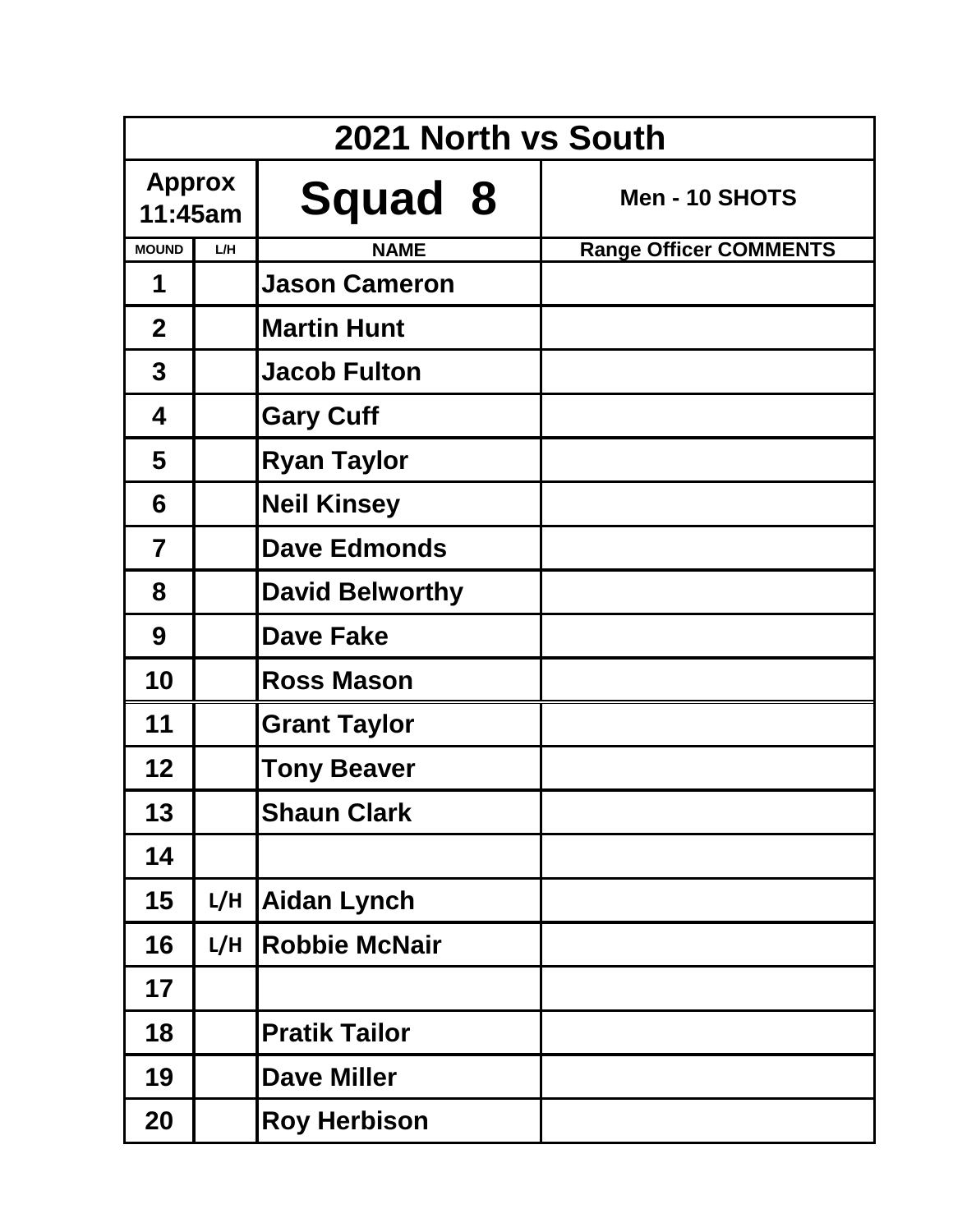|                          |     | 2021 North vs South     |                               |
|--------------------------|-----|-------------------------|-------------------------------|
| <b>Approx</b><br>12:00pm |     | <b>Squad 9</b>          | <b>Women - 20 SHOTS</b>       |
| <b>MOUND</b>             | L/H | <b>NAME</b>             | <b>Range Officer COMMENTS</b> |
| 1                        |     |                         |                               |
| $\overline{2}$           |     | <b>Bex Baines</b>       |                               |
| 3                        |     | <b>Abby Pierce</b>      |                               |
| 4                        |     | <b>Briar Summerhays</b> |                               |
| 5                        |     | <b>Janet Hunt</b>       |                               |
| 6                        |     | <b>Ann Harris</b>       |                               |
| $\overline{7}$           |     |                         |                               |
| 8                        | L/H | <b>Meredith Ackrill</b> |                               |
| 9                        | L/H | <b>Stephanie McNair</b> |                               |
| 10                       |     |                         |                               |
| 11                       |     | <b>Sue Bowen</b>        |                               |
| 12                       |     | <b>Helen Freiman</b>    |                               |
| 13                       |     | <b>Caley McNair</b>     |                               |
| 14                       |     | <b>Ruth McNair</b>      |                               |
| 15                       |     | <b>Taresa Morris</b>    |                               |
| 16                       |     | <b>Mia Welsh-Duffin</b> |                               |
| 17                       |     | <b>Jeanette Kinsey</b>  |                               |
| 18                       |     | <b>Kelly Burdon</b>     |                               |
| 19                       |     | <b>Brittany Turner</b>  |                               |
| 20                       |     |                         |                               |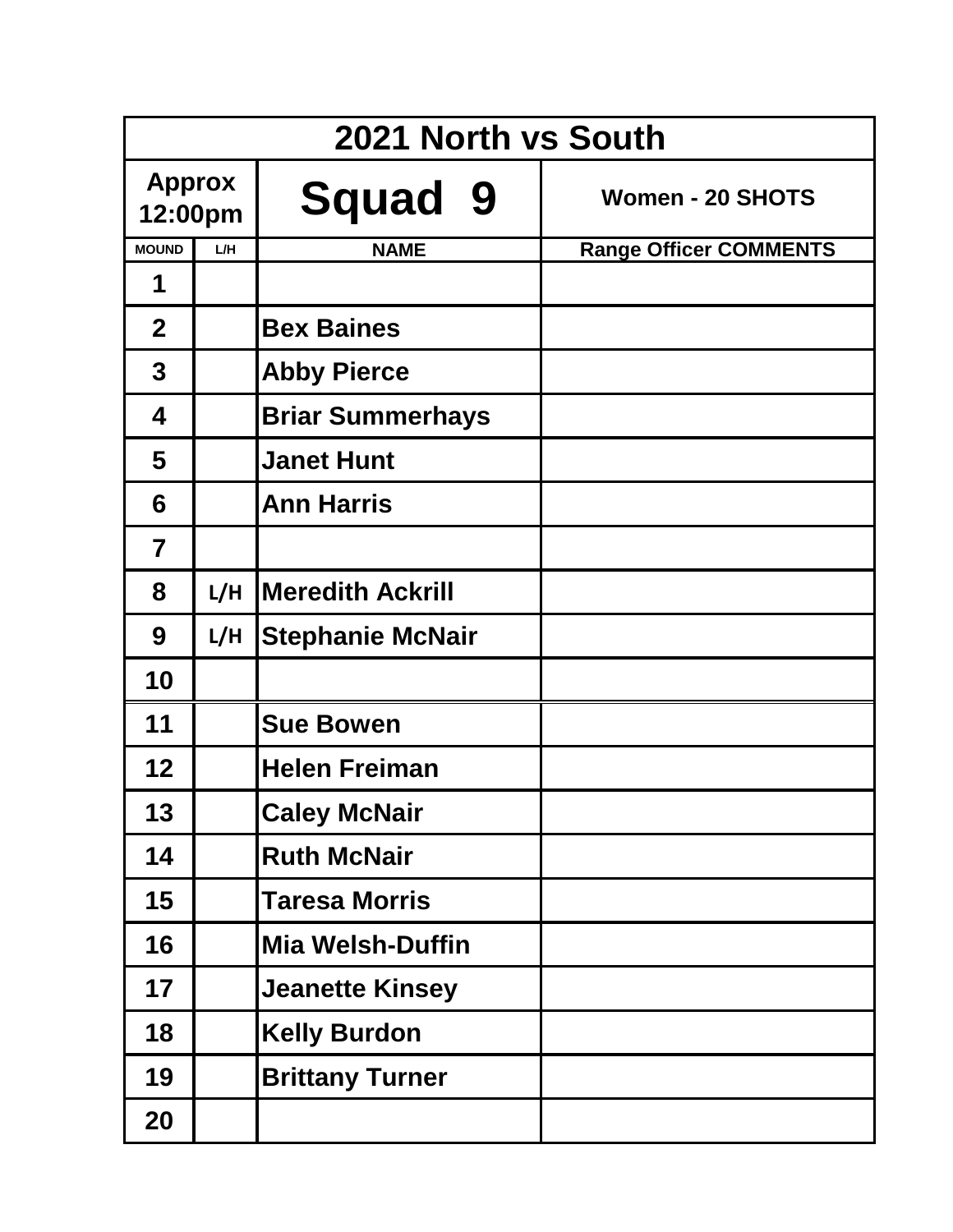|                          | 2021 North vs South |                        |  |                               |  |
|--------------------------|---------------------|------------------------|--|-------------------------------|--|
| <b>Approx</b><br>12:25pm |                     | Squad 10               |  | Men - 20 SHOTS                |  |
| <b>MOUND</b>             | L/H                 | <b>NAME</b>            |  | <b>Range Officer COMMENTS</b> |  |
| 1                        | L/H                 | <b>Aidan Lynch</b>     |  |                               |  |
| $\overline{2}$           | L/H                 | <b>Robbie McNair</b>   |  |                               |  |
| $\mathbf{3}$             |                     |                        |  |                               |  |
| 4                        |                     | <b>Shaun Clark</b>     |  |                               |  |
| 5                        |                     | <b>Pratik Tailor</b>   |  |                               |  |
| 6                        |                     | <b>Dave Miller</b>     |  |                               |  |
| $\overline{\mathbf{7}}$  |                     | <b>Roy Herbison</b>    |  |                               |  |
| 8                        |                     | <b>Grant Taylor</b>    |  |                               |  |
| 9                        |                     | <b>Tony Beaver</b>     |  |                               |  |
| 10                       |                     |                        |  |                               |  |
| 11                       |                     | <b>Ross Mason</b>      |  |                               |  |
| 12                       |                     | <b>Gary Cuff</b>       |  |                               |  |
| 13                       |                     | <b>Ryan Taylor</b>     |  |                               |  |
| 14                       |                     | <b>Neil Kinsey</b>     |  |                               |  |
| 15                       |                     | <b>Dave Edmonds</b>    |  |                               |  |
| 16                       |                     | <b>David Belworthy</b> |  |                               |  |
| 17                       |                     | <b>Dave Fake</b>       |  |                               |  |
| 18                       |                     | <b>Jason Cameron</b>   |  |                               |  |
| 19                       |                     | <b>Martin Hunt</b>     |  |                               |  |
| 20                       |                     | <b>Jacob Fulton</b>    |  |                               |  |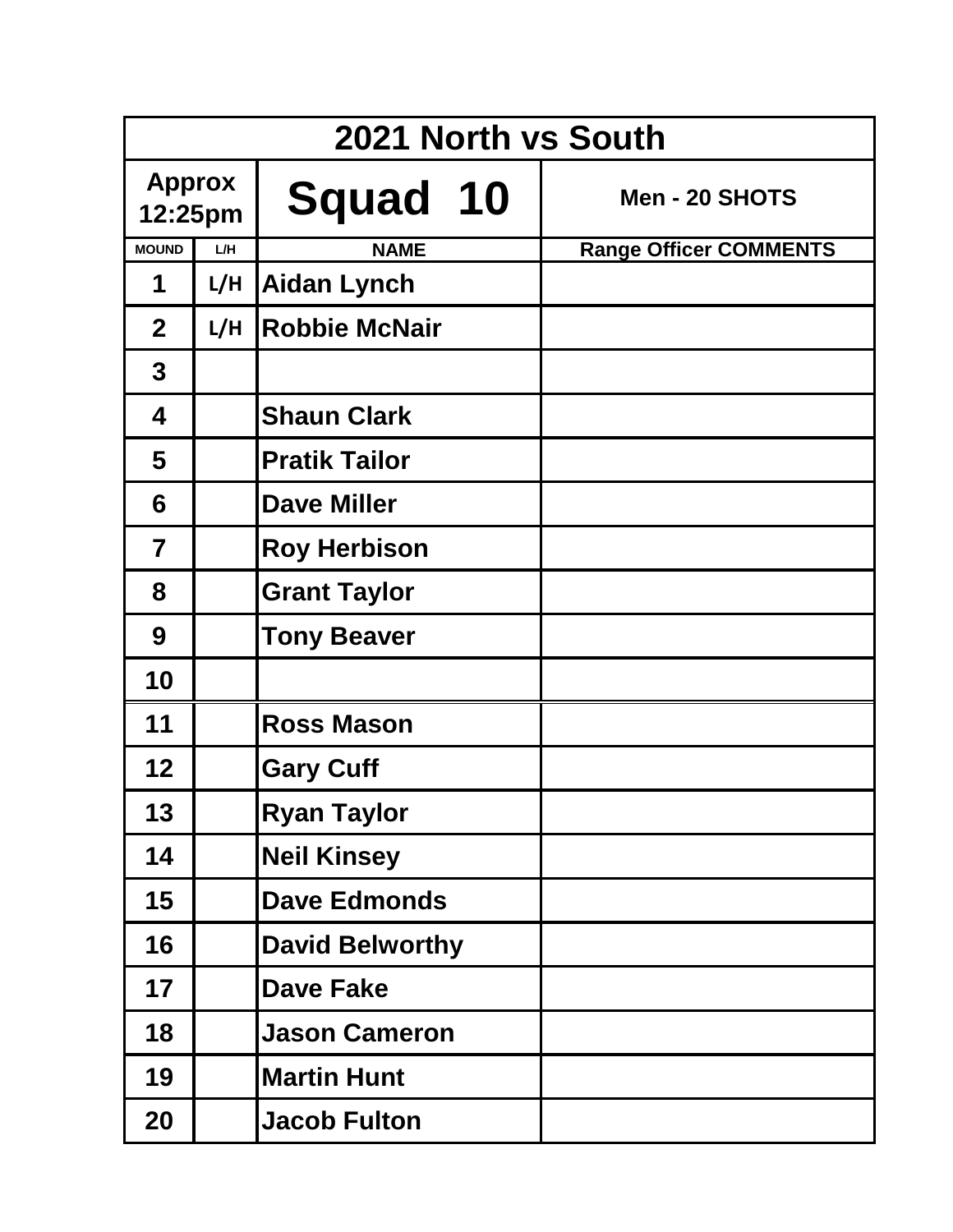|                          |     | 2021 North vs South     |                               |
|--------------------------|-----|-------------------------|-------------------------------|
| <b>Approx</b><br>12:50pm |     | <b>Squad 11</b>         | <b>Women - 10 SHOTS</b>       |
| <b>MOUND</b>             | L/H | <b>NAME</b>             | <b>Range Officer COMMENTS</b> |
| 1                        |     | <b>Ruth McNair</b>      |                               |
| $\mathbf 2$              |     | <b>Taresa Morris</b>    |                               |
| $\mathbf 3$              |     | <b>Mia Welsh-Duffin</b> |                               |
| 4                        |     | <b>Jeanette Kinsey</b>  |                               |
| 5                        |     | <b>Kelly Burdon</b>     |                               |
| 6                        |     | <b>Brittany Turner</b>  |                               |
| $\overline{7}$           |     | <b>Sue Bowen</b>        |                               |
| 8                        |     | <b>Helen Freiman</b>    |                               |
| 9                        |     | <b>Caley McNair</b>     |                               |
| 10                       |     |                         |                               |
| 11                       |     |                         |                               |
| 12                       |     | <b>Abby Pierce</b>      |                               |
| 13                       |     | <b>Briar Summerhays</b> |                               |
| 14                       |     | <b>Janet Hunt</b>       |                               |
| 15                       |     |                         |                               |
| 16                       | L/H | <b>Meredith Ackrill</b> |                               |
| 17                       | L/H | <b>Stephanie McNair</b> |                               |
| 18                       |     |                         |                               |
| 19                       |     | <b>Ann Harris</b>       |                               |
| 20                       |     | <b>Bex Baines</b>       |                               |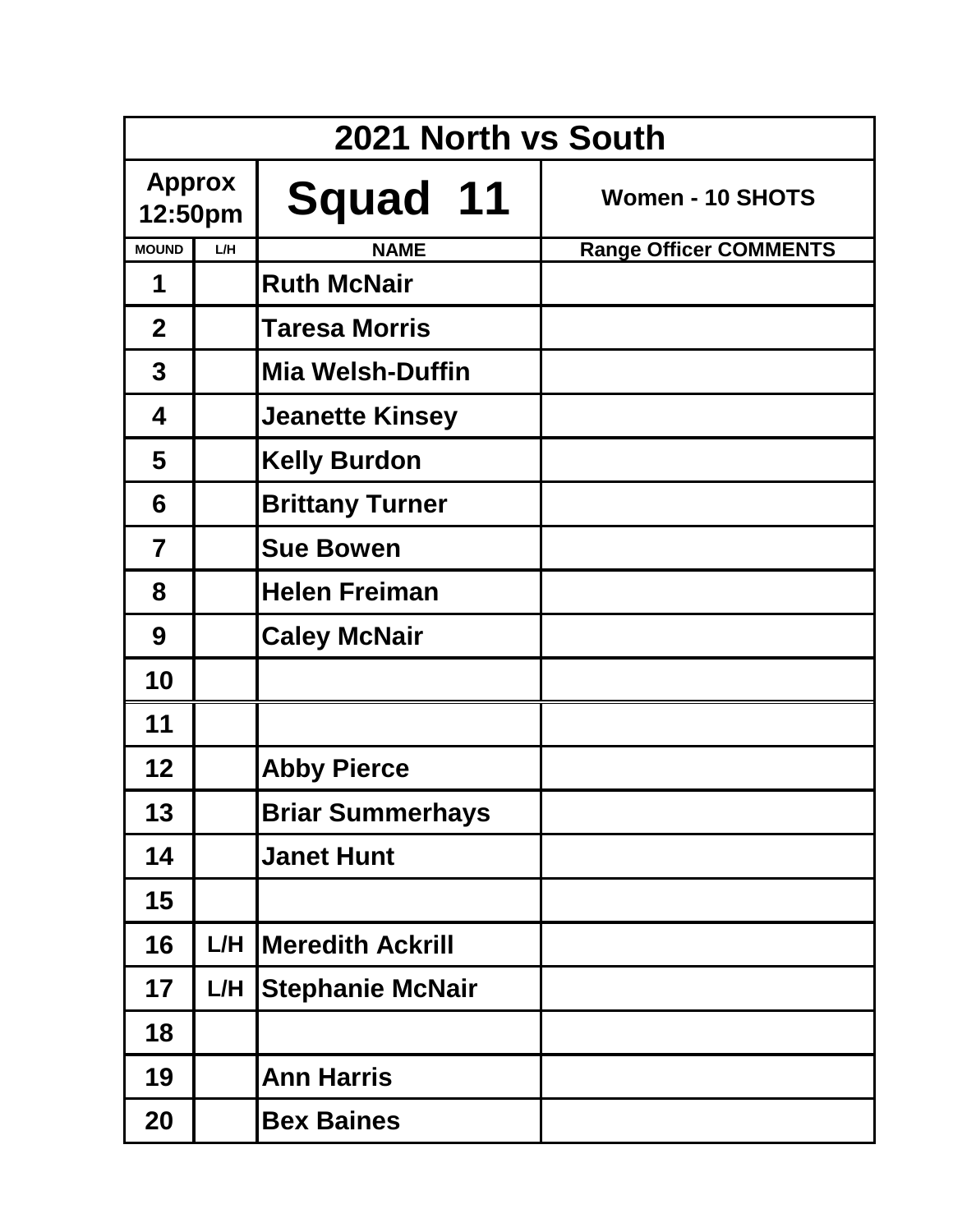|                         | 2021 North vs South |                        |                               |  |  |
|-------------------------|---------------------|------------------------|-------------------------------|--|--|
| <b>Approx</b><br>1:05pm |                     | Squad 12               | Men - 10 SHOTS                |  |  |
| <b>MOUND</b>            | L/H                 | <b>NAME</b>            | <b>Range Officer COMMENTS</b> |  |  |
| 1                       |                     | <b>Ross Mason</b>      |                               |  |  |
| $\overline{2}$          |                     | <b>Dave Edmonds</b>    |                               |  |  |
| $\mathbf 3$             |                     | <b>David Belworthy</b> |                               |  |  |
| 4                       |                     | <b>Dave Fake</b>       |                               |  |  |
| 5                       |                     | <b>Jason Cameron</b>   |                               |  |  |
| 6                       |                     | <b>Martin Hunt</b>     |                               |  |  |
| $\overline{\mathbf{7}}$ |                     | <b>Jacob Fulton</b>    |                               |  |  |
| 8                       |                     | <b>Gary Cuff</b>       |                               |  |  |
| 9                       |                     | <b>Ryan Taylor</b>     |                               |  |  |
| 10                      |                     | <b>Neil Kinsey</b>     |                               |  |  |
| 11                      |                     | <b>Pratik Tailor</b>   |                               |  |  |
| 12                      |                     | <b>Dave Miller</b>     |                               |  |  |
| 13                      |                     | <b>Roy Herbison</b>    |                               |  |  |
| 14                      |                     | <b>Grant Taylor</b>    |                               |  |  |
| 15                      |                     | <b>Tony Beaver</b>     |                               |  |  |
| 16                      |                     | <b>Shaun Clark</b>     |                               |  |  |
| 17                      |                     |                        |                               |  |  |
| 18                      | L/H                 | <b>Robbie McNair</b>   |                               |  |  |
| 19                      | L/H                 | <b>Aidan Lynch</b>     |                               |  |  |
| 20                      |                     |                        |                               |  |  |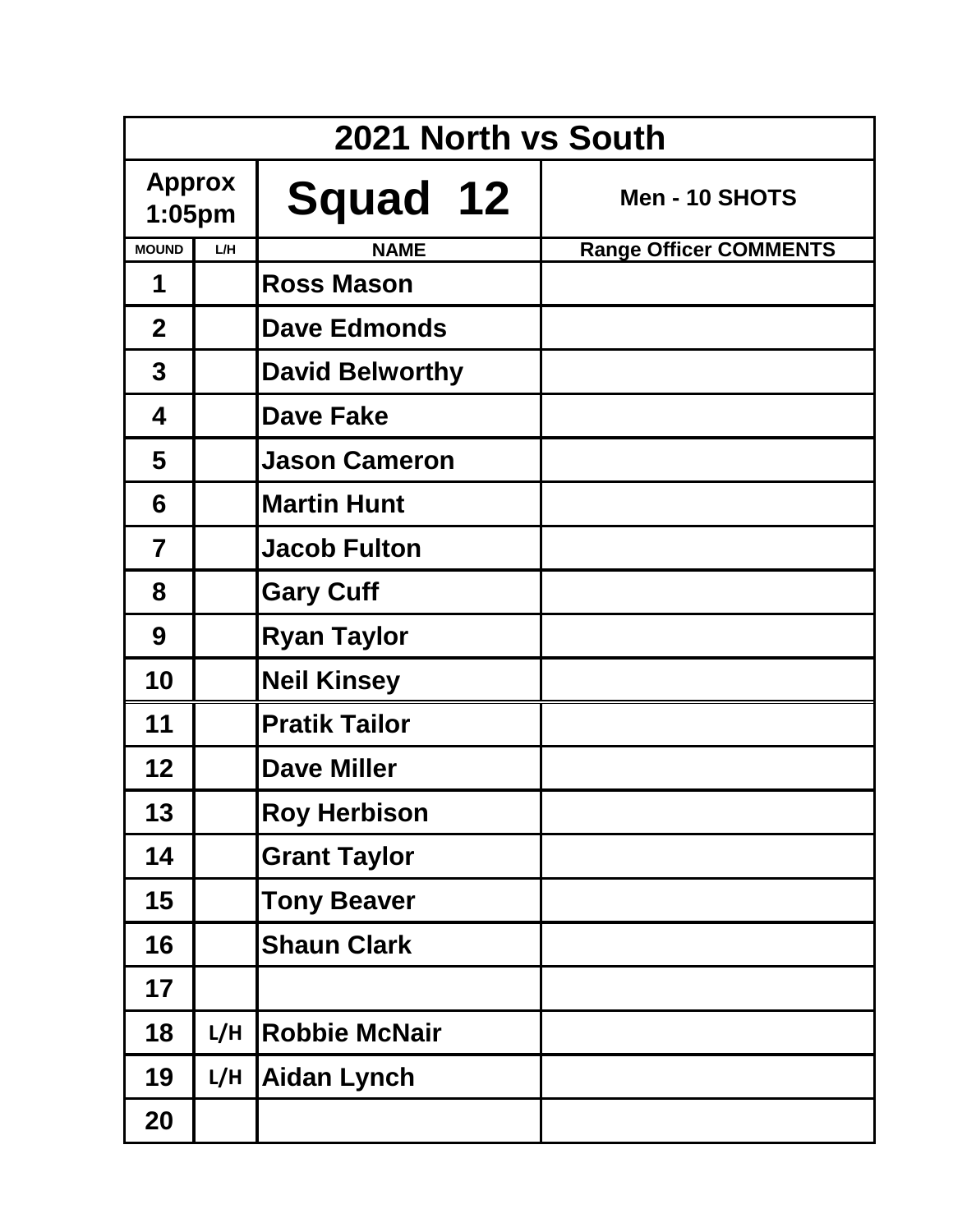| 2021 North vs South     |     |                         |                               |
|-------------------------|-----|-------------------------|-------------------------------|
| 2:00pm                  |     | <b>Squad 13</b>         | Open - 10 SHOTS               |
| <b>MOUND</b>            | L/H | <b>NAME</b>             | <b>Range Officer COMMENTS</b> |
| 1                       |     |                         |                               |
| $\overline{2}$          |     |                         |                               |
| $\mathbf 3$             |     | <b>Ruth McNair</b>      |                               |
| 4                       |     | <b>Mark Clapson</b>     |                               |
| 5                       |     | <b>Janet Hunt</b>       |                               |
| 6                       |     | <b>Jeanette Kinsey</b>  |                               |
| $\overline{\mathbf{7}}$ |     |                         |                               |
| 8                       |     |                         |                               |
| 9                       |     |                         |                               |
| 10                      |     |                         |                               |
| 11                      |     |                         |                               |
| 12                      |     | <b>Helen Freiman</b>    |                               |
| 13                      |     | <b>Bex Baines</b>       |                               |
| 14                      |     | <b>Ann Harris</b>       |                               |
| 15                      |     |                         |                               |
| 16                      | L/H | <b>Stephanie McNair</b> |                               |
| 17                      | L/H | <b>Meredith Ackrill</b> |                               |
| 18                      |     |                         |                               |
| 19                      |     |                         |                               |
| 20                      |     |                         |                               |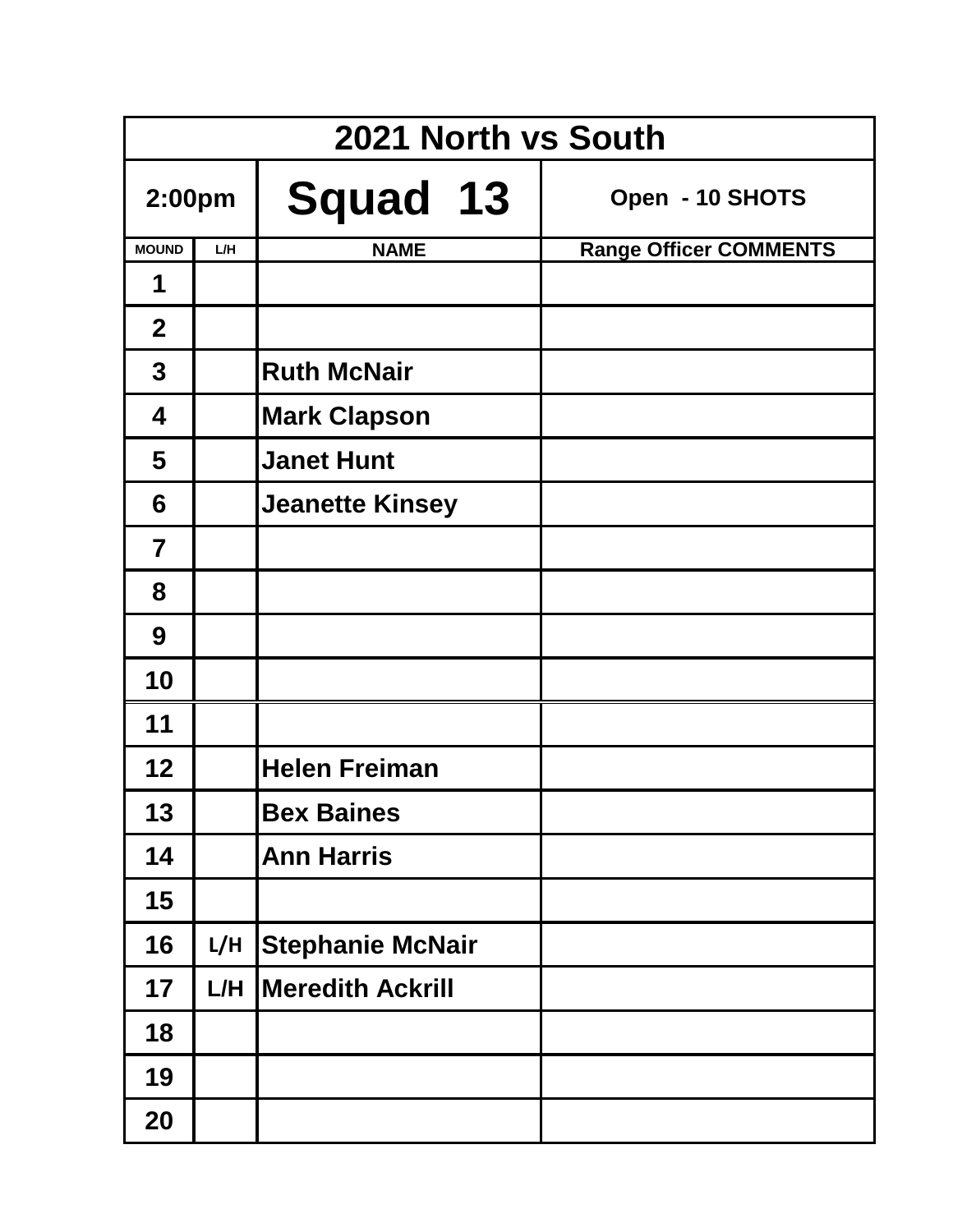| 2021 North vs South                 |     |                        |                               |
|-------------------------------------|-----|------------------------|-------------------------------|
| <b>Approx</b><br>2:15 <sub>pm</sub> |     | <b>Squad 14</b>        | Open - 10 SHOTS               |
| <b>MOUND</b>                        | L/H | <b>NAME</b>            | <b>Range Officer COMMENTS</b> |
| 1                                   |     |                        |                               |
| 2 <sup>1</sup>                      |     |                        |                               |
| 3                                   |     | <b>David Belworthy</b> |                               |
| 4                                   |     | <b>Grant Taylor</b>    |                               |
| 5                                   |     | <b>Ryan Taylor</b>     |                               |
| 6                                   |     | <b>Gary Cuff</b>       |                               |
| $\overline{\mathbf{7}}$             |     | <b>Pratik Tailor</b>   |                               |
| 8                                   |     | <b>Dave Fake</b>       |                               |
| 9                                   |     | <b>Neil Kinsey</b>     |                               |
| 10                                  |     |                        |                               |
| 11                                  |     |                        |                               |
| 12                                  |     |                        |                               |
| 13                                  | L/H | <b>Robbie McNair</b>   |                               |
| 14                                  |     |                        |                               |
| 15                                  |     | <b>Shaun Clark</b>     |                               |
| 16                                  |     | <b>Martin Hunt</b>     |                               |
| 17                                  |     | <b>Roy Herbison</b>    |                               |
| 18                                  |     | <b>Dave Miller</b>     |                               |
| 19                                  |     | <b>Tony Beaver</b>     |                               |
| 20                                  |     |                        |                               |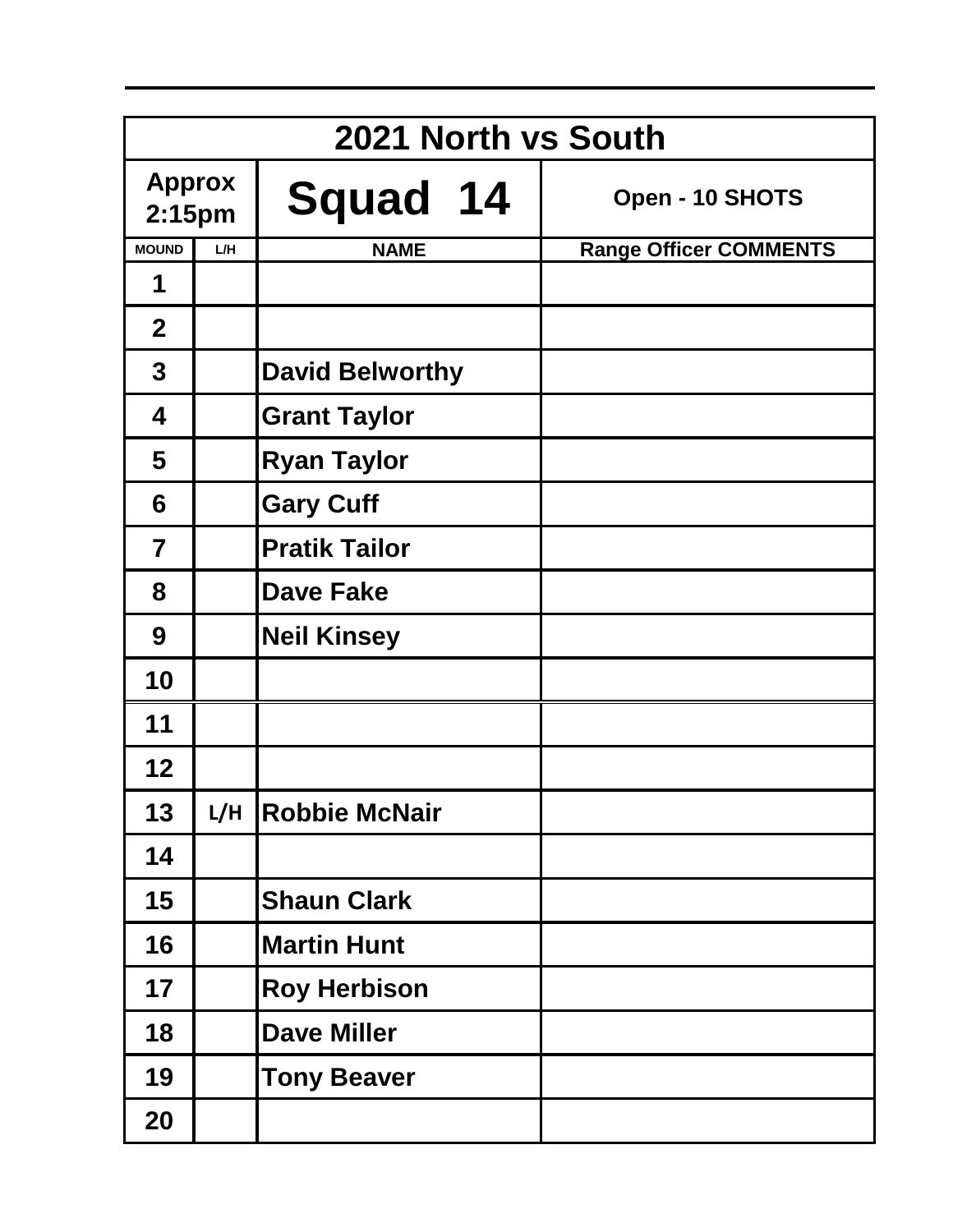| 2021 North vs South     |     |                         |                               |
|-------------------------|-----|-------------------------|-------------------------------|
| <b>Approx</b><br>2:30pm |     | Squad 15                | Open - 20 SHOTS               |
| <b>MOUND</b>            | L/H | <b>NAME</b>             | <b>Range Officer COMMENTS</b> |
| 1                       |     |                         |                               |
| $\overline{2}$          |     |                         |                               |
| $\mathbf 3$             |     | <b>Bex Baines</b>       |                               |
| 4                       |     | <b>Ann Harris</b>       |                               |
| 5                       |     | <b>Helen Freiman</b>    |                               |
| 6                       |     |                         |                               |
| $\overline{7}$          | L/H | <b>Stephanie McNair</b> |                               |
| 8                       | L/H | <b>Meredith Ackrill</b> |                               |
| 9                       |     |                         |                               |
| 10                      |     |                         |                               |
| 11                      |     |                         |                               |
| 12                      |     |                         |                               |
| 13                      |     |                         |                               |
| 14                      |     | <b>Janet Hunt</b>       |                               |
| 15                      |     | <b>Jeanette Kinsey</b>  |                               |
| 16                      |     | <b>Ruth McNair</b>      |                               |
| 17                      |     | <b>Mark Clapson</b>     |                               |
| 18                      |     |                         |                               |
| 19                      |     |                         |                               |
| 20                      |     |                         |                               |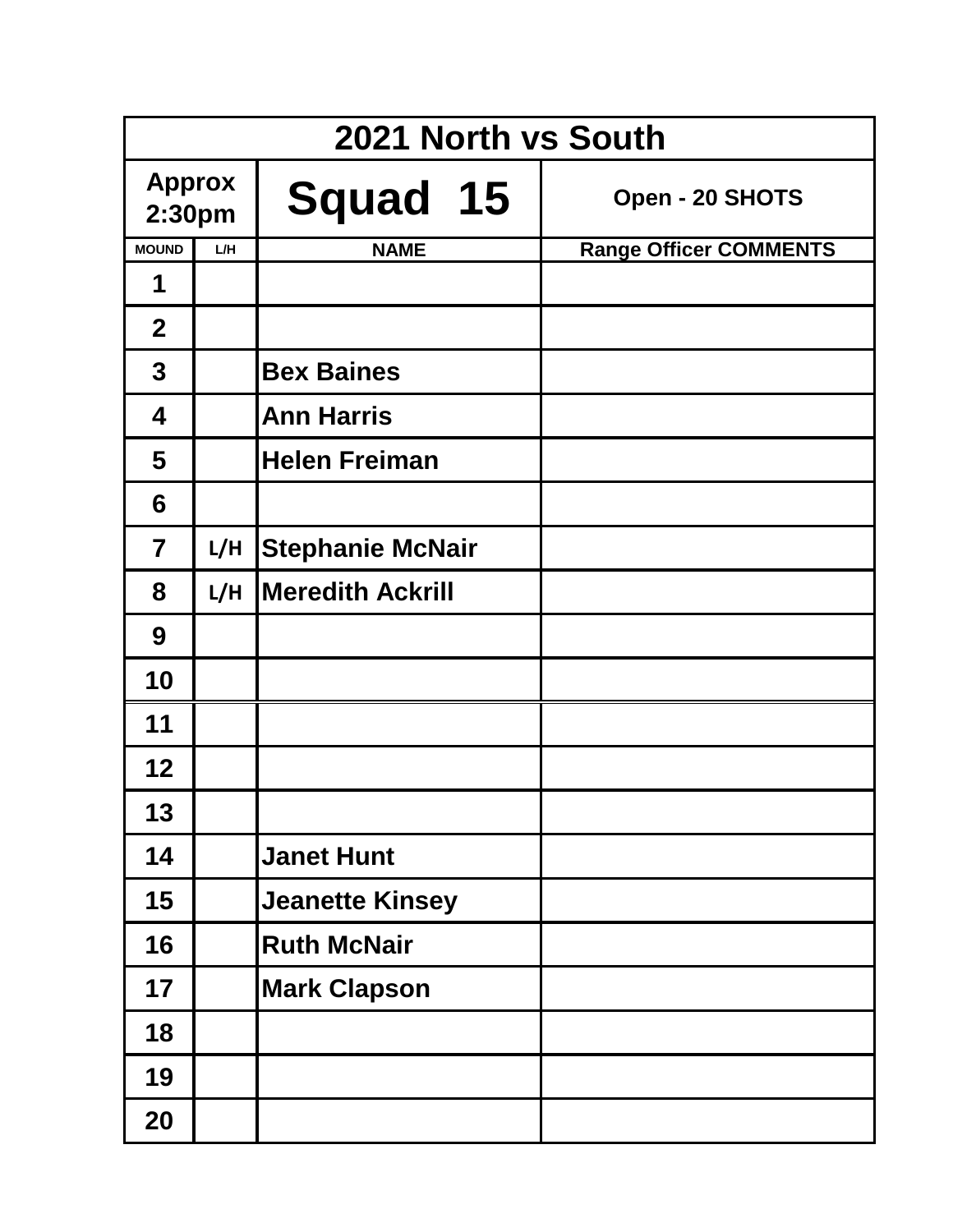| 2021 North vs South        |     |                        |  |                               |
|----------------------------|-----|------------------------|--|-------------------------------|
| <b>Approx</b><br>$2:55$ pm |     | Squad 16               |  | Open - 20 SHOTS               |
| <b>MOUND</b>               | L/H | <b>NAME</b>            |  | <b>Range Officer COMMENTS</b> |
| 1                          |     |                        |  |                               |
| $\overline{2}$             |     | <b>Martin Hunt</b>     |  |                               |
| $\mathbf{3}$               |     | <b>Roy Herbison</b>    |  |                               |
| 4                          |     | <b>Dave Miller</b>     |  |                               |
| 5                          |     | <b>Tony Beaver</b>     |  |                               |
| 6                          |     | <b>Shaun Clark</b>     |  |                               |
| $\overline{7}$             |     |                        |  |                               |
| 8                          | L/H | <b>Robbie McNair</b>   |  |                               |
| 9                          |     |                        |  |                               |
| 10                         |     |                        |  |                               |
| 11                         |     |                        |  |                               |
| 12                         |     |                        |  |                               |
| 13                         |     | <b>Ryan Taylor</b>     |  |                               |
| 14                         |     | <b>Gary Cuff</b>       |  |                               |
| 15                         |     | <b>Pratik Tailor</b>   |  |                               |
| 16                         |     | <b>Dave Fake</b>       |  |                               |
| 17                         |     | <b>Neil Kinsey</b>     |  |                               |
| 18                         |     | <b>Grant Taylor</b>    |  |                               |
| 19                         |     | <b>David Belworthy</b> |  |                               |
| 20                         |     |                        |  |                               |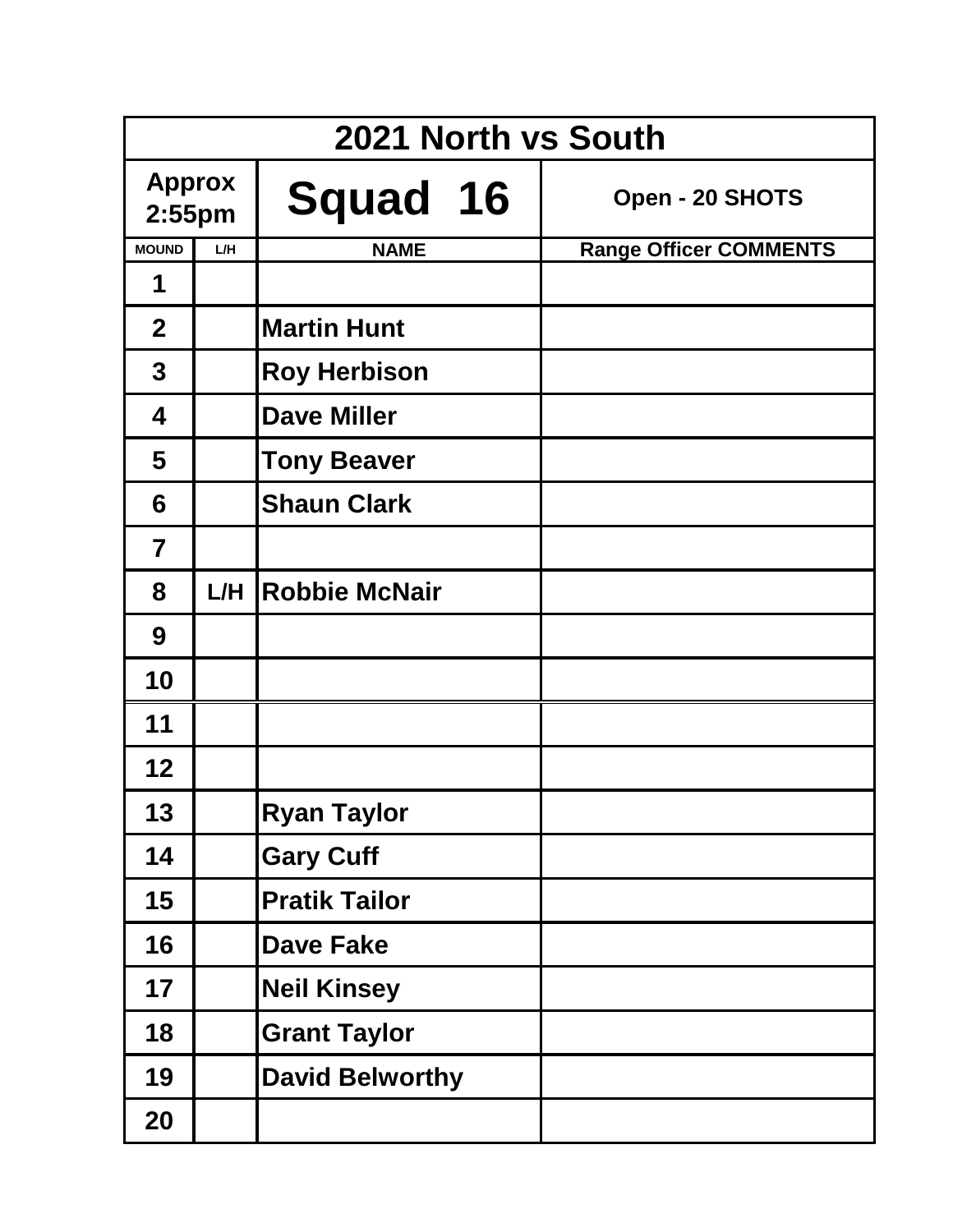| 2021 North vs South     |     |                         |                               |
|-------------------------|-----|-------------------------|-------------------------------|
| <b>Approx</b><br>3:20pm |     | <b>Squad 17</b>         | Open - 10 SHOTS               |
| <b>MOUND</b>            | L/H | <b>NAME</b>             | <b>Range Officer COMMENTS</b> |
| 1                       |     |                         |                               |
| $\overline{2}$          |     |                         |                               |
| $\mathbf 3$             |     |                         |                               |
| 4                       |     | <b>Ann Harris</b>       |                               |
| 5                       |     | <b>Ruth McNair</b>      |                               |
| 6                       |     | <b>Mark Clapson</b>     |                               |
| $\overline{7}$          |     | <b>Janet Hunt</b>       |                               |
| 8                       |     |                         |                               |
| 9                       |     |                         |                               |
| 10                      |     |                         |                               |
| 11                      |     |                         |                               |
| 12                      |     |                         |                               |
| 13                      |     | <b>Ann Harris</b>       |                               |
| 14                      |     | <b>Helen Freiman</b>    |                               |
| 15                      |     | <b>Bex Baines</b>       |                               |
| 16                      |     |                         |                               |
| 17                      | L/H | <b>Meredith Ackrill</b> |                               |
| 18                      | L/H | <b>Stephanie McNair</b> |                               |
| 19                      |     |                         |                               |
| 20                      |     |                         |                               |